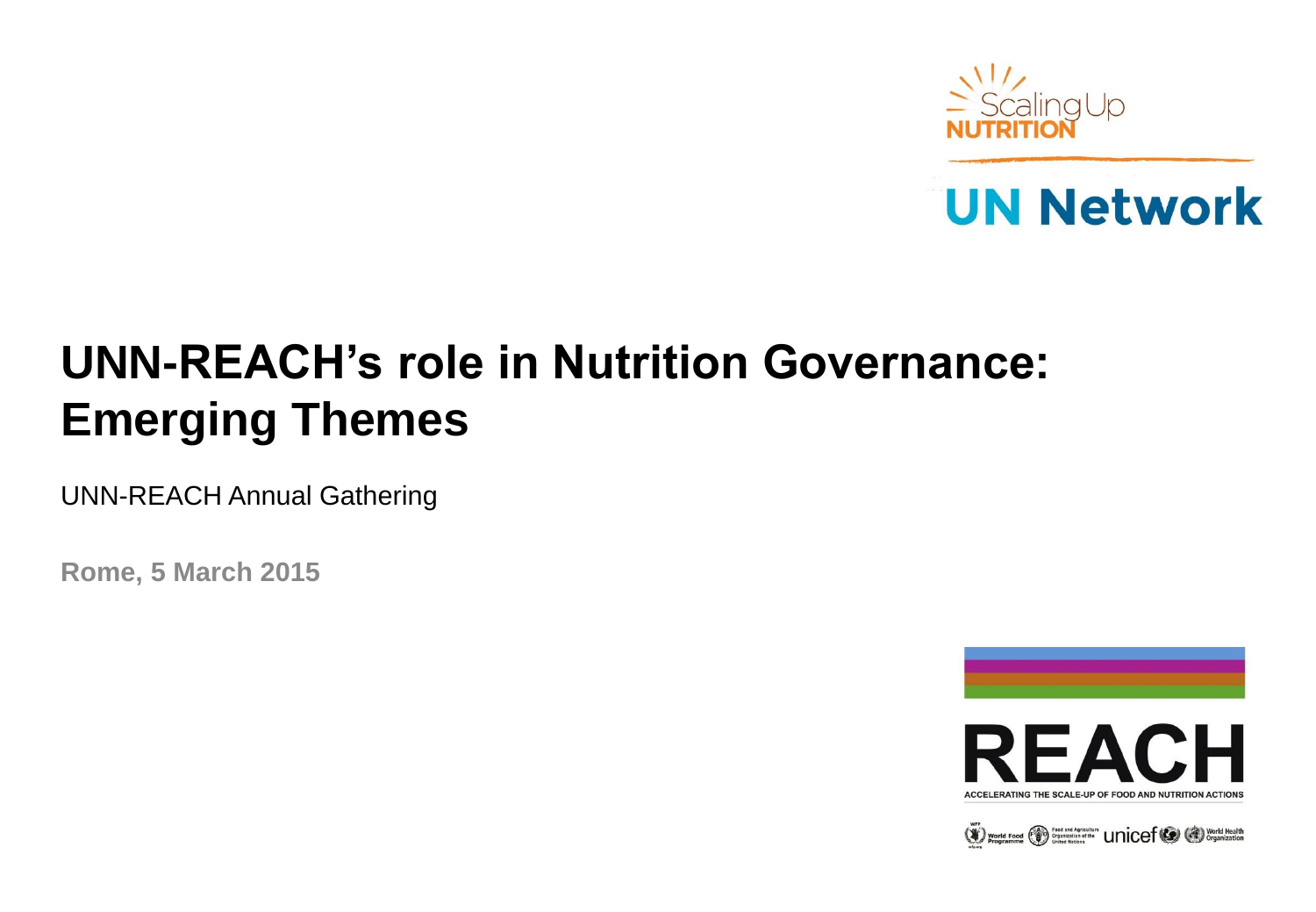

## **Capacities differ depending on where countries are?**

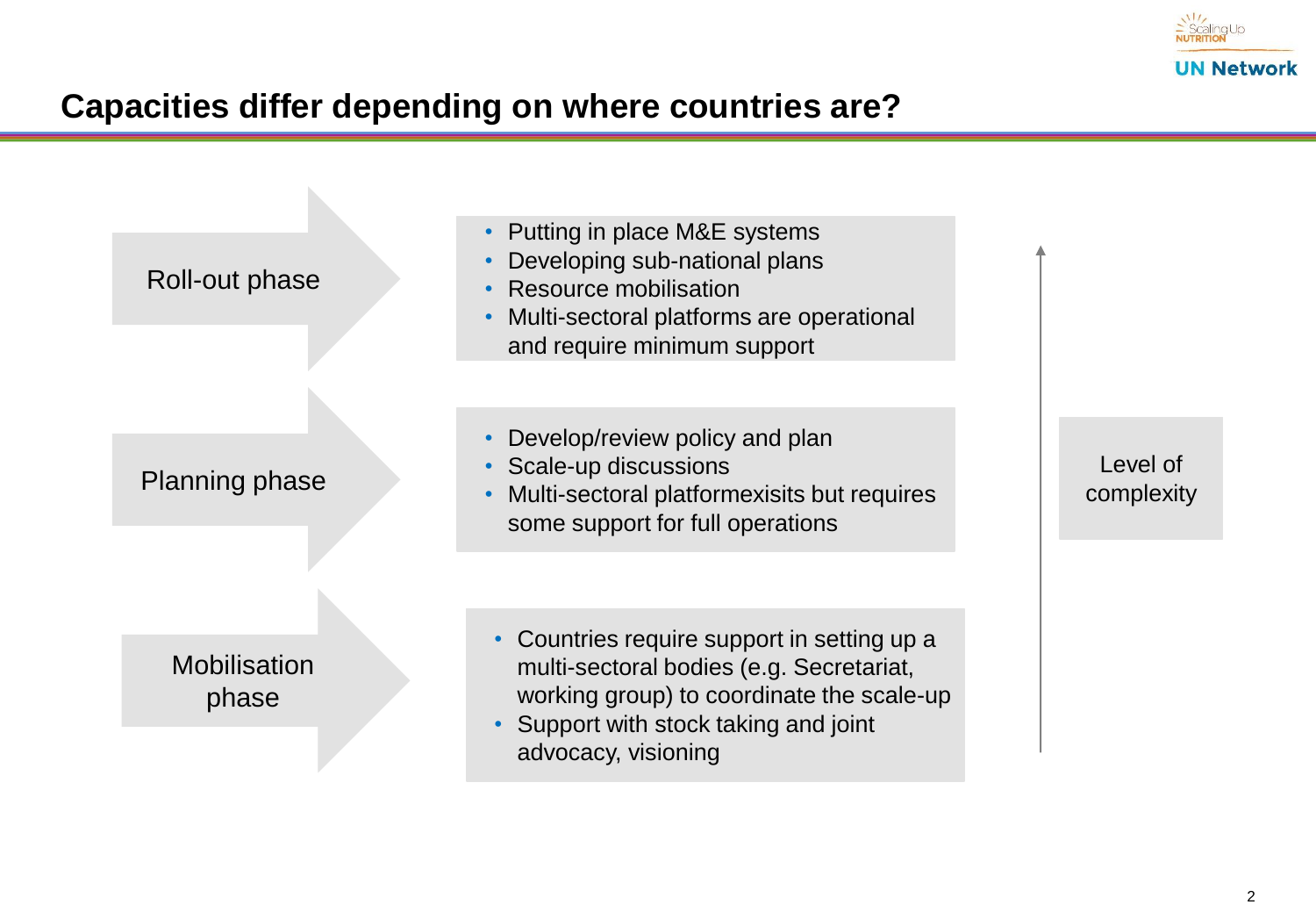

## **Adapting support to different phases of nutrition coordination**

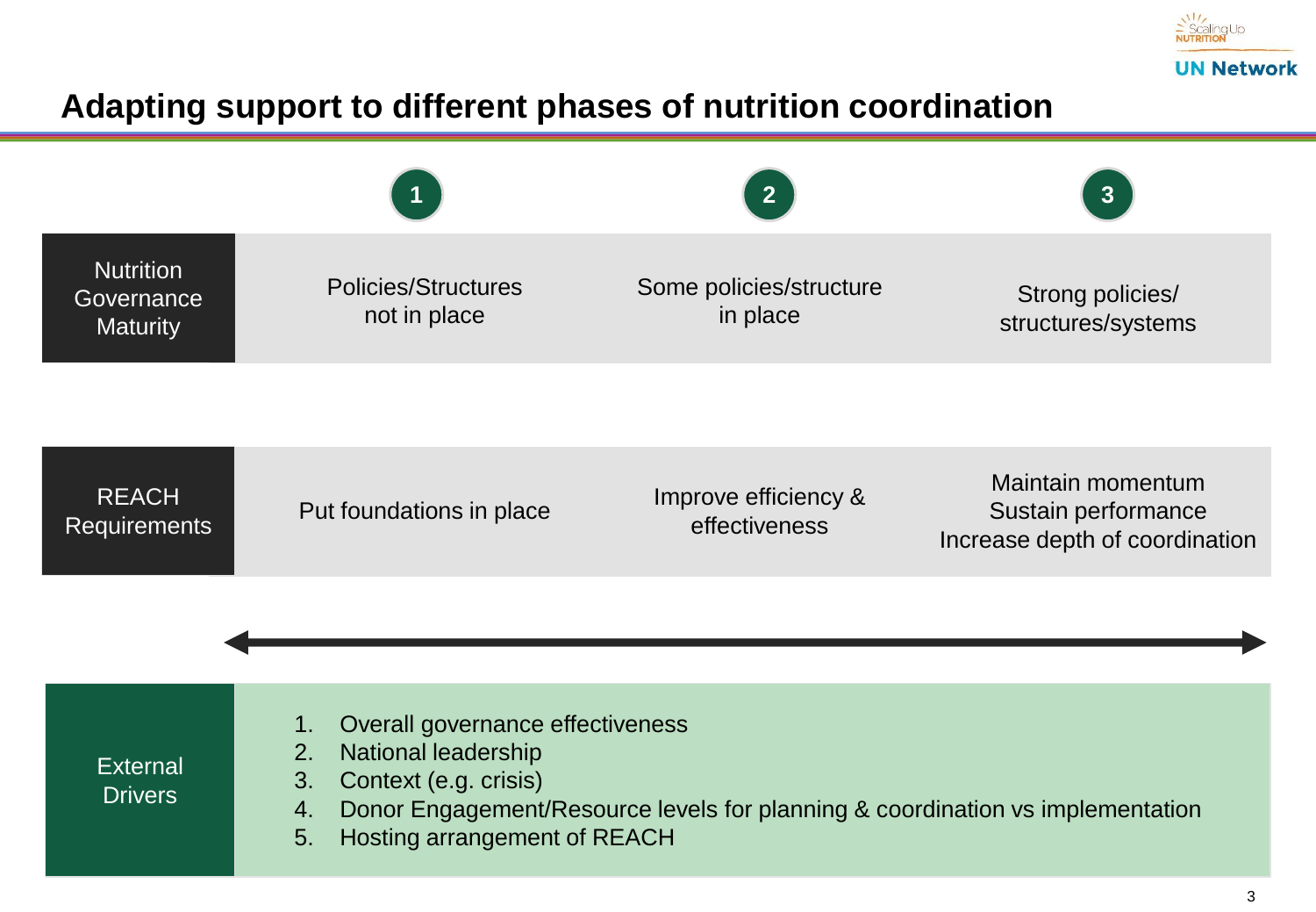

## **Countries have established different types of nutrition governance structures. These may include:**

- 1. SUN Government Focal Point
- 2. High level coordination mechanisms
- 3. Technical level coordination (including working groups)
- 4. Nutrition secretariats
- 5. SUN stakeholder networks UN, Donor, Academia, Business, Civil society
- 6. Sector level coordination mechanisms
- 7. Sub-national level coordination platforms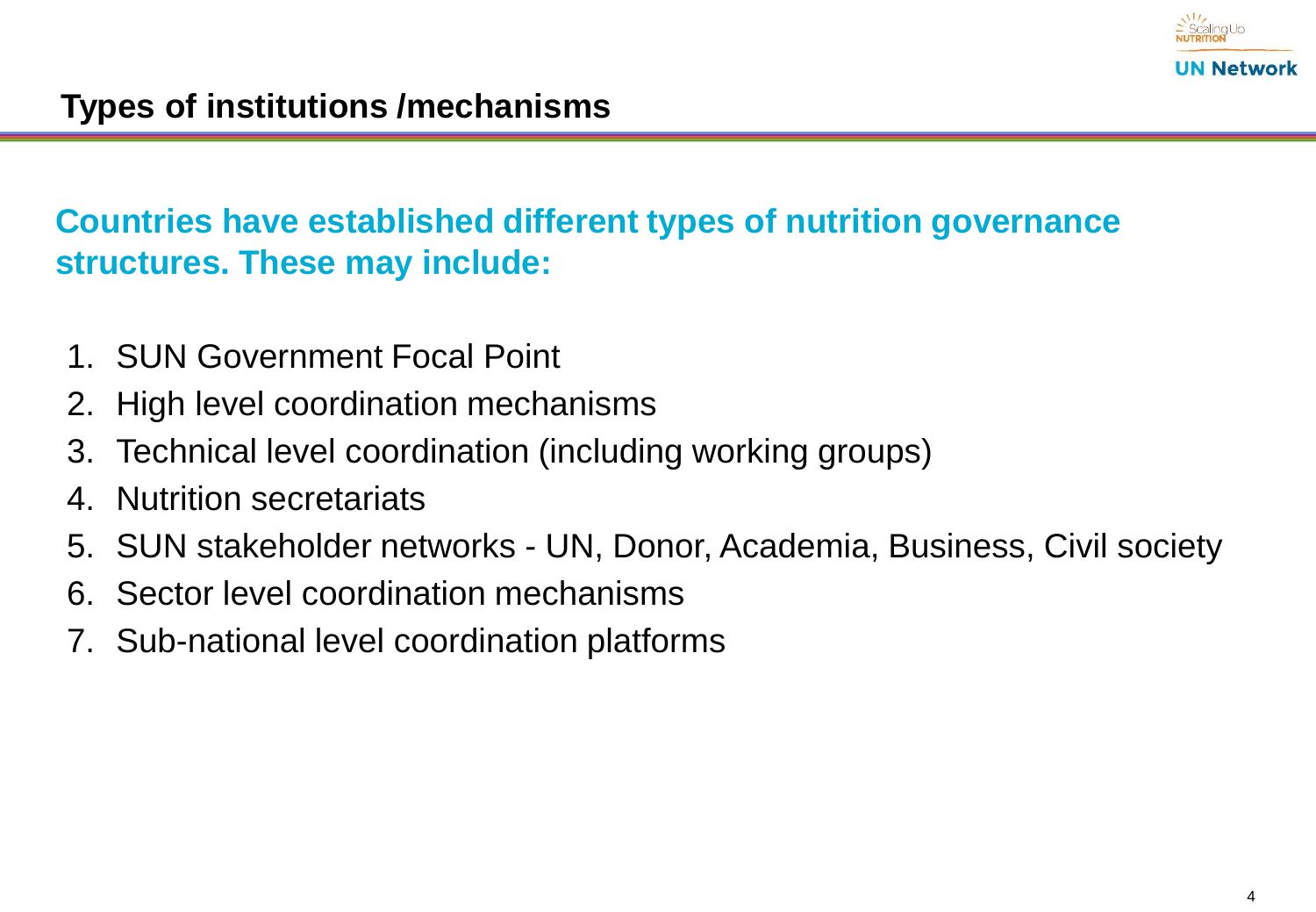

## **Nutrition Governance Mechanisms in UNN-REACH Countries**



### **The mechanisms have varying capacity needs to be fully operational**